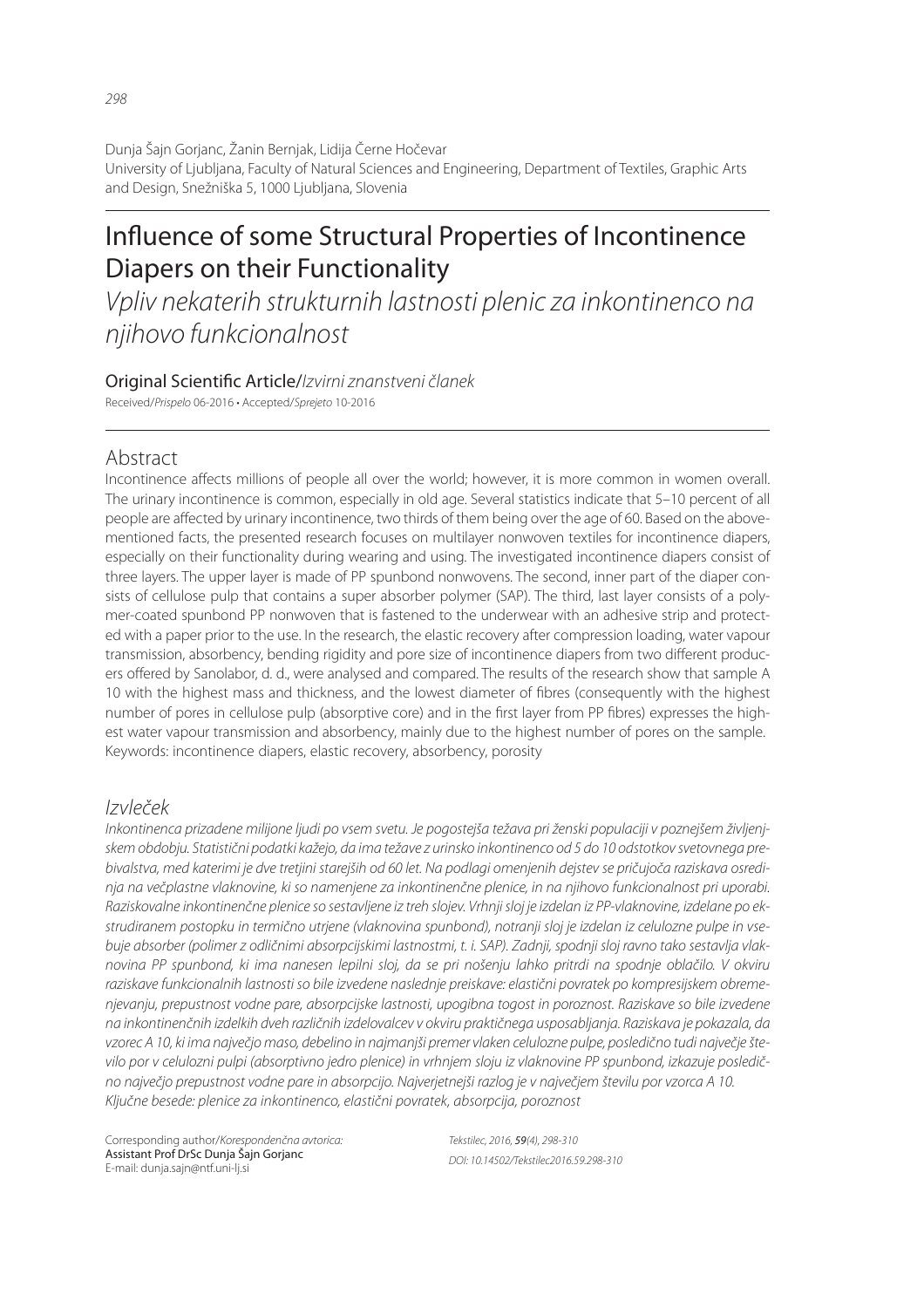# 1 Introduction

More than 25% of female population occasionally face incontinence in their lives. One of the reasons for incontinence in women is the weakening of muscles that occurs during pregnancy and after giving birth. About 4% of men experience incontinence; however, with age, the number rises to 17%. Male incontinence is often associated with prostate. Incontinence affects millions of people all over the world, but it is overall more common in women. The urinary incontinence is common, especially in old age. Various statistics indicate that urinary incontinence affects  $5-10%$  of all people, two thirds being over the age of 60  $[1-3]$ .

Incontinence diapers are made of two layers produced with the spunlaid process and are thermobonded (first and protective layer) in the so-called spunbond process. The first layer presents about 10% of the total mass of the diaper and is in many cases produced from PP or PE fibres. The inner part (absorptive core) of the diaper consists of cellulose pulp from very short cellulose fibres (less than 4 mm in length) and a super absorber polymer (SAP). The cellulose pulp presents about 64% of the total mass of the diaper. The super absorber polymer (SAP) absorbs liquid to up to about 300-times according to its weight. The super absorber polymer (SAP) is produced with the polymerisation of acrylic acid to polyacrylic acid that is in a further process neutralised with sodium hydroxide. SAP is found dispersed into the

hold up to about 20–30 times its mass of urine. The bottom layer is a protective layer with an adhesive application, which facilitates the attachment to the underwear [1–6].

fluff in the form of a white, granular solid. SAP can

The first technological process in the production of nonwovens is the web formation to form a web from staple fibres or filaments. The orientation of fibres in the web is either longitudinal (anisotropic), accidental (isotropic) or cross-directed [7–9].

The spunbond (extruded) web formation and thermal bonding include the following major elements of the process:

- Preparation of polymer melt in extruder.
- Filtering polymer melt.
- Spinning: The melt passes through the porous filtration layer, arrives at the spinneret nozzle with a high degree of homogeneity and is ideally suited for the spinning process. The spinneret usually

consists of a perforated plate arranged across the width of the line. The resin is forced through the many small holes in the spinneret plate to form continuous filaments, using cooling with air.

- Drawing the filaments in an attenuation zone that results in increased orientation of polymer chains making up the continuous filament. Such orientation leads to increased filament strength, along with the modification of other filament properties, including filament denier or thickness.
- Laydown on forming web: Filaments are deposited in a random manner on a moving, porous forming belt. The vacuum under the belt assists in forming the filament web on the forming belt and in removing the air used in the extrusion/ orientation operation.
- Web bonding: The continuous filament web is delivered to the bonding section, where one of several bonding methods can be used to bond the loose filaments into a strong, integrated textile.
- Roll up: The web is finally rolled up [7].

Nonwovens that are produced from staple fibres or filaments to form a web that is finally bonded by different bonding techniques play an important role in the medical textile production. Medical textiles (Medtech) represent an important part of technical textiles. From the documents that are published by the European organisation EDANA, which covers the field of nonwovens  $[6]$ , is can be seen that the nonwovens for hygiene products present around 32% of today's market, while the nonwovens for medical textiles present around 3% of the market. The research of medical textiles became nowadays very important and is relatively new.

Due to the above written facts, several researches have been presented in the literature in the last few years.

The research by the authors Das, D. et al entitled Liquid Sorption Behavior of Superabsorbent Fiber Based Nonwoven Media from 2013 [10] deals with the absorption of nonwovens from superabsorbent fibres. In the last few years, many researches were dealing with the relation between the fibre diameter, pore size of the nonwoven fabric and the ability of absorption [11–16]. In the last four years, many researches have dealt with nonwoven products for hygiene that contain the super absorbent polymer (SAP) [11–16]. Since its development in the late 1970s and early 1980s, the use of SAP has revolutionised the diaper industry as diaper manufacturers soon began to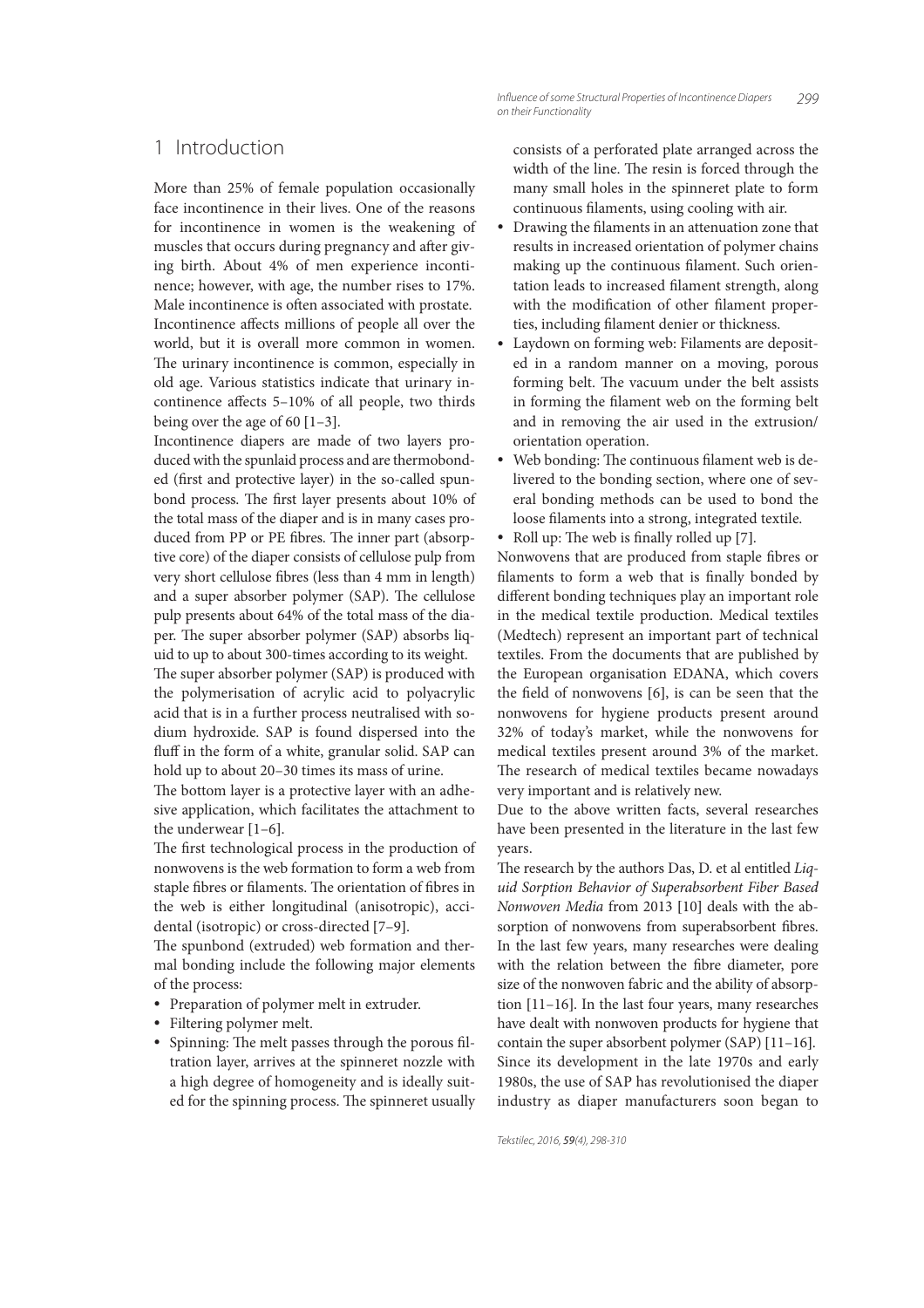design diapers that were thinner, more absorbent and comfortable than ever before [17].

Early SAP-containing diapers contained only one to two grams of the material, whereas its weight increased to the mass of 15–16 grams per diaper as the amount of fluff pulp diminished - some modern diapers have virtually no fluff pulp at all [17].

# *1.1 Compression behaviour of incontinence diaper*

Since incontinence diapers consist of three layers, where one of the layers presents the cellulose pulp from short fibres and a super absorbent polymer, the comfort properties besides their functionality are very important as well, e.g. compression behaviour during wear and elasticity.

The elasticity of incontinence diapers refers to the elastic recovery  $(E_e)$  of the sample to the thickness or height prior to the loading. The height of the sample is marked in that case as  $h_0$ , while the height of the sample after the compression loading and time of relaxation 1 min is marked as  $\mathbf{h}_1$  . Elastic recovery is determined as the difference between the height of the sample prior to and after the loading  $(h_0 - h_1)$ , related to the height of the sample prior to the loading  $(h_0 - h_1/h_0)$  and is expressed in percentage [18].

### *1.2 Absorption of incontinence diaper*

The main property of incontinence diapers is their absorbency. Absorbency depends on the structural properties of incontinence diapers (mass, thickness, characteristics of fibres). A thicker diaper usually has a higher absorbency rate. From the structural properties, the type, diameter and fibre length, as well as the diameter and number of pores in the nonwoven web (diaper) are important as well. Thinner fibres also ensure a higher surface contact, higher number of contact points between the fibres in the web, and consequently the friction between fibres, which prevents the absorption of liquid. The diameter and the number of pores influence the absorbency. The hydrophilic or hydrophobic polymer type of fibres influences the inherent absorbent properties of the nonwoven fabric. For example, cellulose fibres that are mostly used as the inner layer have moisture regain of 13% and increase by length 3–5% when they are immersed into water, while the moisture regain of PE or PP fibres equals zero percent. The nonwovens from PP and PE fibres are mostly used as spunbond nonwovens, especially for the first or last (protection) layer in incontinence diapers. Hydrophilic fibres have the capacity to absorb liquid via fibre imbibitions, giving rise to fibre swelling. This also attracts and holds liquid external to the fibre, in capillaries and structure voids. On the other hand, hydrophobic fibres increase absorption according to their shape (round, trilobal etc), thickness and length. The fibre linear density and its cross-section area affect void volume, capillary dimensions and the total number of capillaries per unit mass in nonwoven fabrics which affects the absorbency increase  $[14–16]$ . Absorbency is determined in percentage as the difference between the wet mass of a sample (after absorption of liquid) and the dry mass of a sample [18].

The absorbency of incontinence diapers mostly depends on cellulose pulp that represents about 64% of the total mass of the diaper. The cellulose pulp filler contains the super absorber polymer (SAP), which absorbs liquid to up to about 30 times of its weight [9]. Based on the above-mentioned facts, the presented research focuses on multilayer nonwoven textiles used for incontinence diapers, especially their functionality during wear and end use. With the presented research, the incontinence diapers of two producers were analysed and compared.

# 2 Experimental

#### *2.1 Materials and methods*

With the presented research, the incontinence diapers of two producers were analysed (offered by the company for medical, pharmaceutical and laboratory marketing, and distribution Sanolabor, d. d.). Sample A 10 is from the first producer, while the samples I 9 and I 10+ are from the second producer – sample I 9 is intended for daily use, whereas sample I 10+ is intended for night-time use.

Incontinence diapers consist of three layers. The upper layer is made of a nonwoven fabric produced from extruded web formation and is thermobonded, i.e. the so-called spunbond web formation. The upper layer consists of PP fibres in the isotropic orientation, with the mass and thickness from  $43.57$  g/m<sup>2</sup> and  $0.712$  mm (sample A 10), to 70.92  $g/m^2$  and 0.543 mm (sample L 9), and 54.46 g/m<sup>2</sup> and 0.666 mm (sample I 10+).

The second, inner part of the diaper consists of cellulose pulp with very short cellulose fibres with around 4 mm in length and contains the super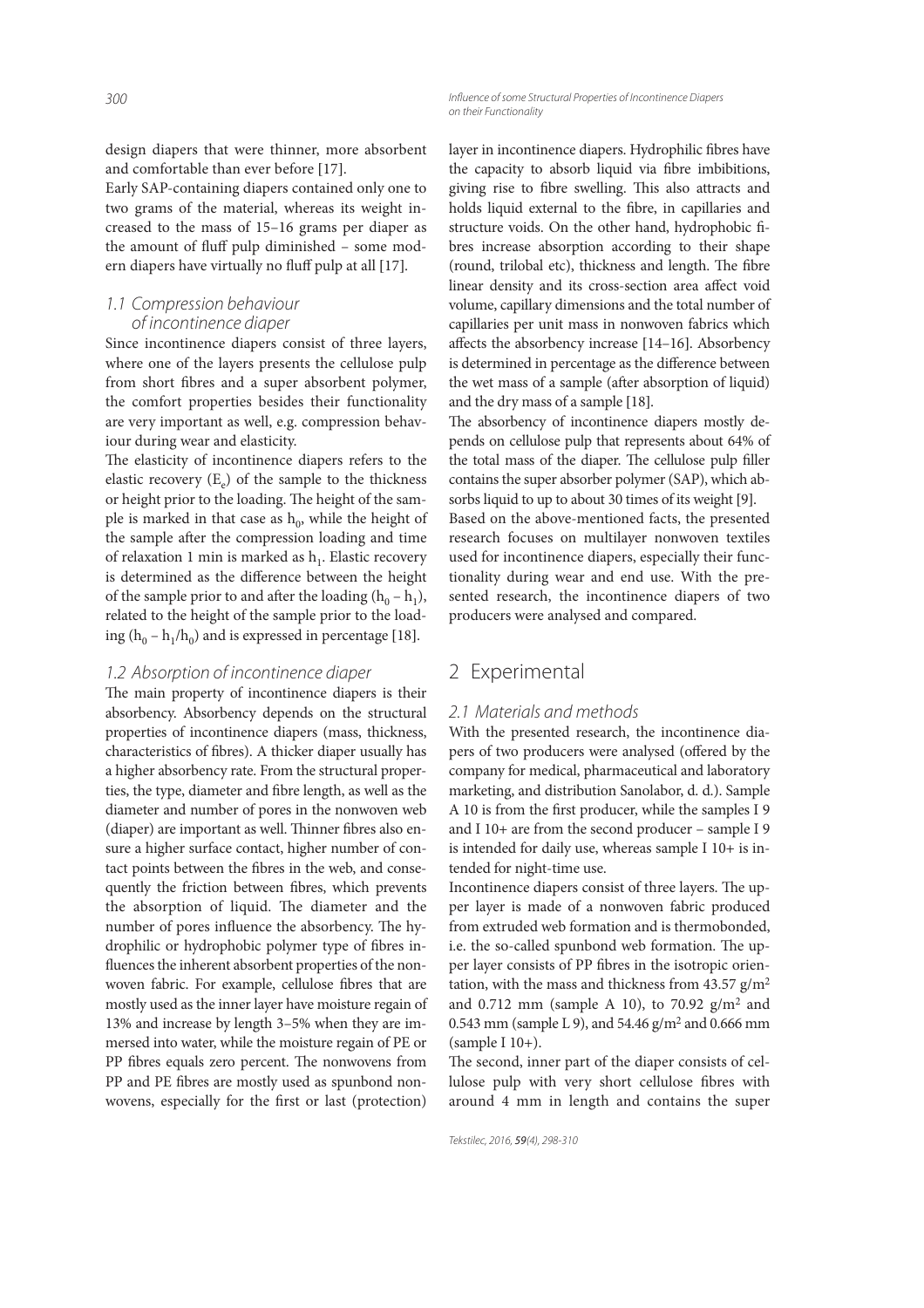| Sample | Mass per<br>unit area<br>$\left[\frac{g}{m^2}\right]$ | Thickness<br>[mm] | Diameter of<br>fibres in<br>upper layer<br>[µm] | Average<br>diameter of<br>pores [µm] | Number of<br>pores with<br>average<br>diameter | Diameter of<br>fibres in cellulose<br>pulp (absorbent<br>$core)$ [ $\mu$ m] |
|--------|-------------------------------------------------------|-------------------|-------------------------------------------------|--------------------------------------|------------------------------------------------|-----------------------------------------------------------------------------|
| A 10   | 1661.6                                                | 10.483            | 16.79                                           | 125.29                               | 681                                            | 29.38                                                                       |
| I 9    | 939.0                                                 | 8.123             | 18.66                                           | 158.97                               | 512                                            | 35.76                                                                       |
| $110+$ | 640.6                                                 | 8.633             | 18.31                                           | 219.06                               | 530                                            | 33.31                                                                       |

Table 1: Properties of incontinence diapers

absorber polymer (SAP). The inner part of the diaper represents about 64% of the total mass of the diaper and functions as the filler of the diaper. The inner part of the diaper, with the pulp from very short cellulose fibres and super absorber polymer, plays an important part in liquid (urine) absorption. The diameter of cellulose fibres of the inner part of the diaper ranges from 29.38 µm (sample A 10) to 35.76 µm (sample I 9) (Table 1). SAP is dispersed into the cellulose pulp in the form of a white, granular solid, and can hold about 20–30 times its mass of urine.

The last layer is also made of a nonwoven produced from extruded web formation and is thermobonded. The last layer is a protective layer with an adhesive application, which facilitates the attachment to a textile material (e.g. underwear).

The web of the last layer consists of PP fibres in the isotropic orientation that is intended only for protection, preventing the passage of liquid (urine) from the diaper to the textile material (Figure 1).



Figure 1: Incontinence diaper layers

The mass and thickness of samples as well as the diameter of fibres in the top sheet layer and cellulose pulp are listed in Table 1.

Table 2 includes the photos of a cross-sectional and upper view of samples analysed in the dry and wet condition after the wetting with 200 mL of distilled water, recorded during the determination of elastic recovery after the compression loading analysis.

The SEM images of incontinence diapers are presented in Table 3.

In the research of the functionality (elastic recovery after compression loading, water vapour transmission, absorbency – MDS and Rothwell methods) and porosity of incontinence diapers from two different producers, the methods which are described below were used.

### **Elastic recovery after compression loading**

The elastic recovery of incontinence diapers was determined according to the modification of the method by ASTM D6571 – Standard Test Method for Determination of Compression Resistance and Recovery Properties of Highloft Nonwoven Fabric Using Static Force Loading [19]. The elastic recovery,  $E_e$  after compression loading was determined at an incontinence diaper in dry and wet condition. After measuring the elastic recovery,  $E_e$ , after compression loading in dry condition, the specimen was poured with 200 mL of synthetic urine (0.9% NaCl solution).

The specimen was loaded to the maximum load of 40 N, which was chosen according to the MDS method (part 2 and part 3), where the wet sample was loaded with the weight of 4 kg for 10 minutes.

During compression loading of the sample to the maximum load of 40 N (approx. 4 kg), the height of the sample with the load of 40 N  $(h_1)$  was observed (loading time  $= 1$  min). Afterwards, the sample was relaxed  $(0 \text{ N}$ ; relaxation time = 1 min), and the controlled cycle was performed and the height of the relaxed sample was determined  $(h_2)$ . Finally, the elastic recovery was calculated (Equation (1)).

$$
E_e = \frac{h_0 - h_2}{h_0} \cdot 100\,\text{(%)} \tag{1}
$$

where  $E_e$  is elastic recovery after compression loading in %,  $h_0$  the height of the sample in the starting

```
Tekstilec, 2016, 59(4), 298-310
```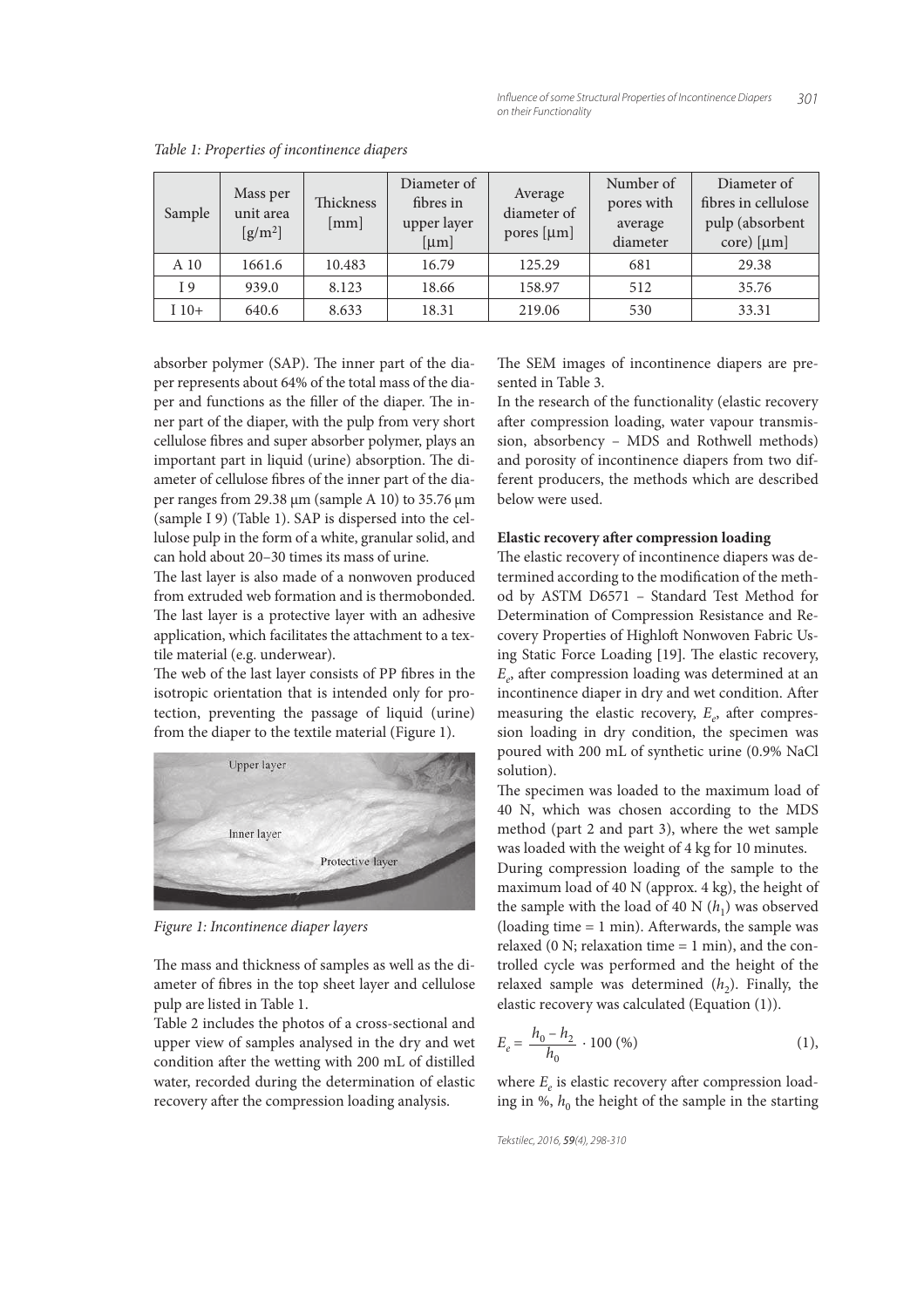point of the test in mm and  $h_2$  the height of the relaxed sample (after compression loading of 40 N and relaxation time of 1 min) in mm.



| Sample             | View                                         | Dry                                                                                          | Wet                                                                                                    |
|--------------------|----------------------------------------------|----------------------------------------------------------------------------------------------|--------------------------------------------------------------------------------------------------------|
|                    | Cross-<br>sectional                          |                                                                                              |                                                                                                        |
| A 10               | Upper<br>$(200\times$<br>magnifica-<br>tion) | A079 640x400 2016/05/26 09:22:11 Unit mm Wagnification, 60x No Calibration<br><b>CSTO</b>    | 003    040x430    2016/05/26 09:22:23    Unit: rem    Wagnification    60x    No Calibra<br><b>OST</b> |
|                    | Cross-<br>sectional                          |                                                                                              |                                                                                                        |
| $\,$ I $\,$ 9 $\,$ | Upper<br>$(200\times$<br>magnifica-<br>tion) | ABTT # 640x488 2016/05/26 09:21.15 Unit mm   Magnification: 60x   No Ca<br>$0.5 - 1$         | <b>STO</b>                                                                                             |
|                    | Cross-<br>sectional                          |                                                                                              |                                                                                                        |
| $\!10+$            | Upper<br>$(200\times$<br>magnifica-<br>tion) | AOST   645x635   2016/05/26 09:23:36   Unit: ren   Magnification: 60x   too Calibration<br>œ | 02   640x408 2016/05/26 09:                                                                            |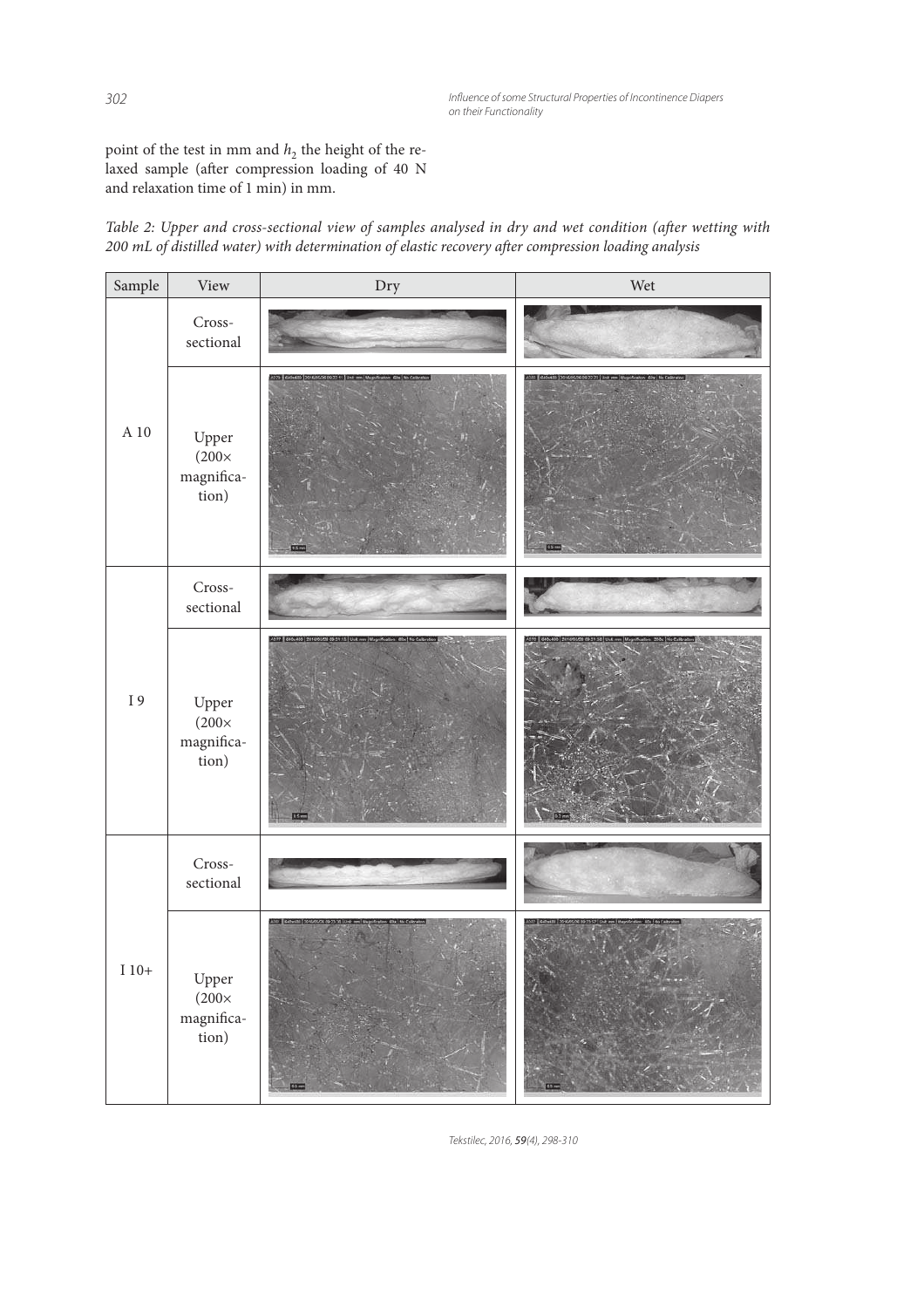| Sample  | Layer | Component 1                                                            | Component 2                                  |
|---------|-------|------------------------------------------------------------------------|----------------------------------------------|
|         | Inner | Cellulose pulp (magnification: left 30x, right 200x)                   | <b>75H-6060L</b><br>SAP (magnification 200x) |
| A 10    | Upper | PP spunbond layer (magnification 30x)                                  | PP spunbond layer<br>(magnification 400x)    |
| I 9     | Inner | Cellulose pulp (magnification: left 30x, right 200x)                   | SAP (magnification 200x)                     |
|         | Upper | PP spunbond layer (magnification: left 30x, right 200x)                |                                              |
| $I$ 10+ | Inner | 5M-6060<br>Cellulose pulp (magnification: left 30x, right 400x)        | SAP (magnification 200x)                     |
|         | Upper | 2911-6040LV<br>PP spunbond layer (magnification: left 30x, right 400x) |                                              |

# Table 3: SEM images of analysed incontinence diapers

*Tekstilec, 2016,* 59*(4), 298-310*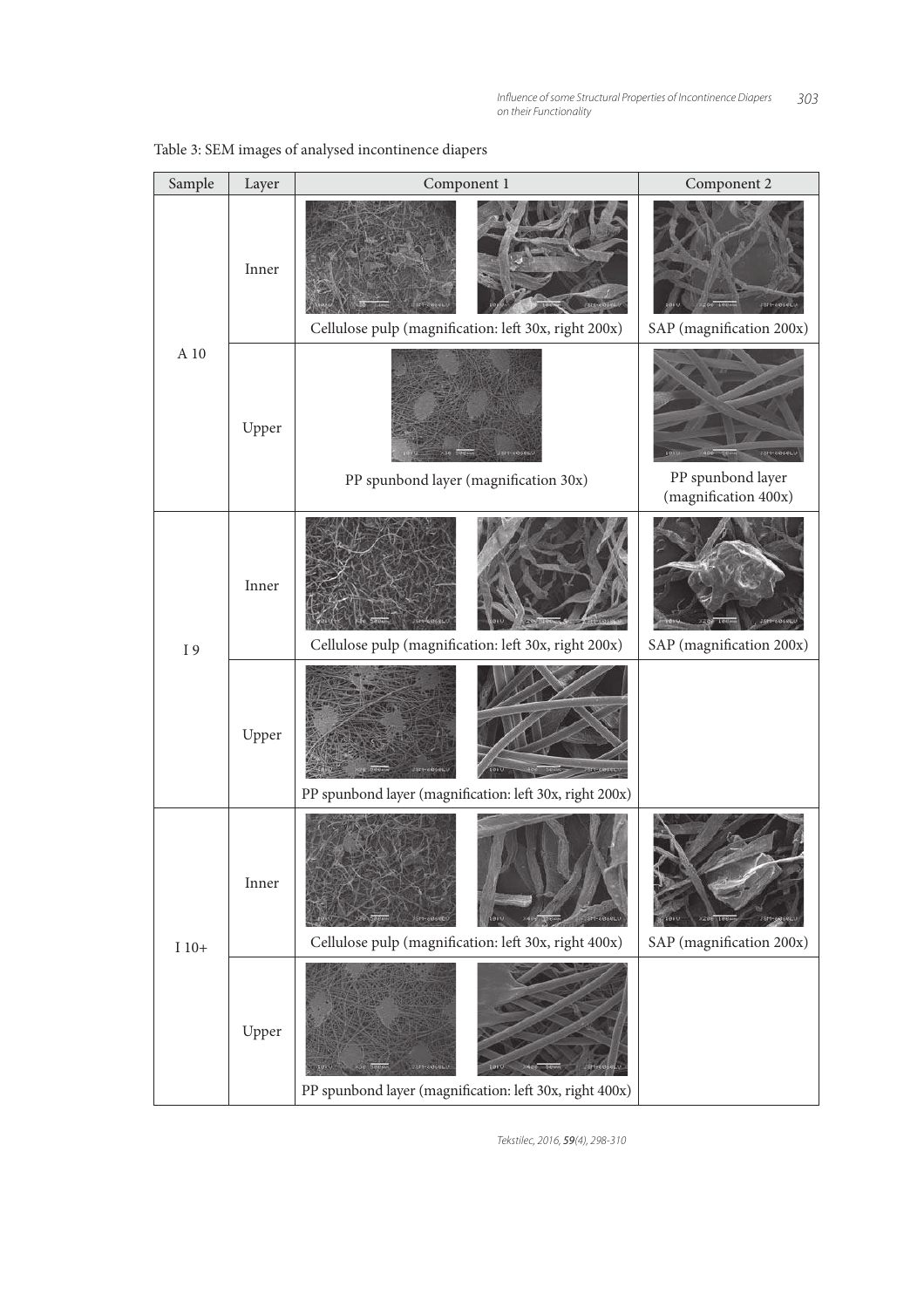#### **Bending rigidity**

Bending rigidity of incontinence diapers was determined according to ISO 9073-7 (Textiles – Test methods for nonwovens – Part 7: Determination of bending length) [20]. The sample dimensions were  $2.5$  cm  $\times$  25 cm in both directions (longitudinal and transversal). To determine bending rigidity, the mass of the sample,  $M$ , in  $g/m^2$  was measured. Finally, bending length, c (cm), was calculated. Bending length presents a half of the length of the overhang,  $O$  (cm), of the specimen. The length of the overhang was measured on a cantilever tester at the angle of 41.5° and bending rigidity, G, in  $\mu N \cdot m$  was determined in Equation (2).

$$
G = M \cdot c^3 \cdot 9.81 \cdot 10^{-3} \tag{2}
$$

where G is bending rigidity in  $\mu N \cdot m$ , c bending length in cm and M mass per unit area in  $g/m<sup>2</sup>$ .

#### **Water vapour transmission**

Water vapour transmission was determined according to ASTM E96/E96M [21]. The test specimen was sealed to the open mouth of a test dish with the diameter of 3 cm, containing 7 mL of water, the assembly being placed in a controlled atmosphere (T = 23  $^{\circ}$ C, RH = 50%). The sample was weighed after one  $(m_1)$ and 24 hours  $(m_2)$  in a controlled atmosphere. Finally, the water vapour transmission (WVT) was calculated in g/m<sup>2</sup>h (Equation (3)).

$$
WVT = \frac{(m_1 - m_2)}{A \cdot t} \tag{3},
$$

where WVT represents water vapour transmission in g/m<sup>2</sup>h,  $m_1$  mass of the sample after one hour in a controlled atmosphere in  $g$ ,  $m_2$  mass of the sample after 24 hours in a controlled atmosphere in  $g$ ,  $A$ represents the area of the open mouth of a test dish with the diameter of 3 cm in  $m<sup>2</sup>$  and t the measuring time (24 hours) (h).

#### **Absorbency according to MDS method (part 2 and part 3)**

The absorbency of incontinence diapers according to the method MDS, part 2 was determined on a sample with the dimensions  $105 \times 105$  mm. The sample was covered by stainless steel plate with a round opening and thickness of 1 cm. Finally, the absorbency time of 5 mL of synthetic urine (0.9% NaCl solution) was determined with a stopwatch.

*304 Infl uence of some Structural Properties of Incontinence Diapers on their Functionality*

> The absorbency according to the method MDS, part 3 was determined using four layers of filter paper with the dimensions  $100 \times 100$  mm, which was weighed. Afterwards, 10 mL of synthetic urine was poured onto the sample. The wet sample was loaded with the weight of 4 kg for 10 minutes. After that time, the filter paper was placed on the sample surface and loaded with the weight of 4 kg again for 2 minutes. Finally, the wetted filter paper was weighed again and the absorbency of water on the filter paper surface was determined. Higher absorbency on the filter paper surface also means a wetter diaper on the surface of the first layer and higher mass of the liquid on the incontinence diaper surface [22].

#### **Absorbency according to Rothwell method (ISO 11948)**

The Rothwell method is based on the total absorbency of the liquid (synthetic urine). With this method, the dry diaper was weighed  $(m_1)$ . The diaper was then immersed into a synthetic urine solution (0.9% NaCl solution) for 30 minutes. After draining the diaper on a grid for 5 minutes, the wet diaper was weighed again  $\left(m_{2}\right)$ . The absorbency was determined and expressed in percentage in Equation (4) [23].

$$
A = \frac{m_2 - m_1}{m_1} \cdot 100\,(\%) \tag{4}
$$

where  $m_1$  stands for mass of the dry sample [g] and  $m_2$  for mass of the wet sample [g].

#### **Porosity according to J-method**

The porosity (average diameter and number of pores) was determined according to the so-called J-method, which was elaborated by the research laboratory of the Department of Textiles, Graphic Arts and Design at the Faculty of Natural Sciences and Engineering under the leadership of Prof Jakšić, D. [24].

The method is based on selective squeezing out of the fluid from the pores of wet fabrics with air pressure. We were able to estimate the porosity parameters such as the hydraulic diameter of pores, distribution of pores, the open area for the fluid flow and the number of hydraulic pores. The parameters were estimated based on the measurement of air volume velocity through dry and wet samples as a function of air pressure. All measured data were fed into the computer program called PoreP [24], developed especially for that purpose. The whole procedure took about 20 minutes and the results obtained with this method were in good agreement with those gained optically.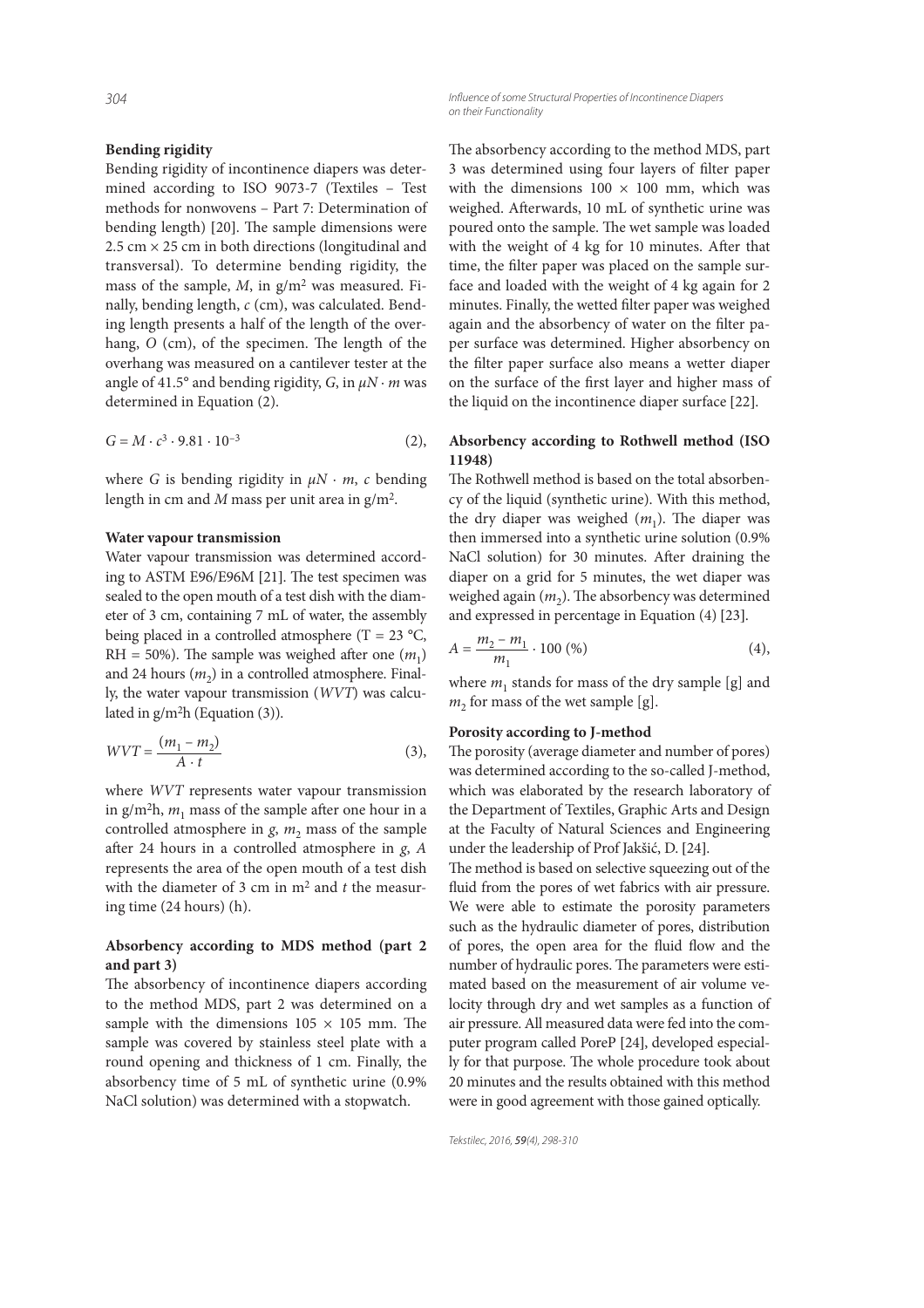#### **Statistical analysis**

The impact of multilayer hygiene nonwoven fabric structure on their functionality (elastic recovery, bending rigidity, water vapour transmission, absorbency) was tested using the analysis of variance (ANOVA) to determine the significance of multilayer hygiene nonwoven fabric structure on the elastic recovery, bending rigidity, water vapour transmission and absorbency.

The basis of the one-factor ANOVA is represented by the partitioning of sums of squares into betweenclass (SSb) and within-class (SSw). This technique enables all classes to be compared with each other simultaneously, rather than individually. This method also assumes that the samples are normally distributed. The one-factor analysis is calculated in three steps. The sums of squares are first determined for all samples, and then for the within-class and betweenclass cases. For each stage, the degrees of freedom (df) are determined as well, where df is the number of independent pieces of information involved in the estimate of a parameter. These calculations are used with Fisher statistics to analyse the null hypothesis. The null hypothesis states that there are no differences between the means of different classes, suggesting that the variance of the within-class samples should be identical to that of the between-class samples. If  $F \geq 1$ , then the differences are likely to exist between the class means. These results are then tested for statistical significance or p-value, where the pvalue is the probability that a variate assumes a value greater than or equal to the value observed strictly by chance. If the p-value is low (e.g.  $p \le 0.05$  or  $p \le 5\%$ ), then the null hypothesis is rejected, indicating that differences exist between the classes and that these differences are statistically significant. If the p-value is greater than 0.05 (e.g.  $p \ge 0.05$  or  $p \ge 5\%$ ), then the null hypothesis is accepted, indicating that the differences between classes are accidental. [25]

# 3 Results and discussion

# *3.1 Results of elastic recovery after compression loading*

The results of researching elastic recovery after compression loading show that elastic recovery of incontinence diapers after the loading with the load of 40 N, which corresponds to the weight of about 4 kg, is lower than 50% (Table 4). Incontinence diapers consist of three layers, the inside layer presenting cellulose pulp that influences lower elastic recovery. The lowest elastic recovery was determined at sample A 10 (37.2%), while samples I 10+ and I 9 expressed higher elastic recovery (from  $42.0\%$  to  $43.1\%$ ). The results of elastic recovery after compression loading of samples I 10+ and I 9 show a very small difference between sample I 10+, which is intended for daily use, and sample I 9, which is intended for night-time use. The reason for lower elastic recovery of sample A 10 lies in its highest mass (1661.6 g/m<sup>2</sup>) and thickness (10.48 mm). The statistical analysis ANOVA showed significant differences in elastic recovery after compression loading of the analysed dry samples (p $value = 0.28$ ).

Table 4: Results of elastic recovery after compression loading of dry samples

| Sample | Elastic recovery<br>of dry sample,<br>$E_e$ [%] | Coefficient of<br>variation of elastic<br>recovery [%] |
|--------|-------------------------------------------------|--------------------------------------------------------|
| A 10   | 37.2                                            | 11.5                                                   |
| I 9    | 43.1                                            | 7.45                                                   |
| $110+$ | 42.0                                            | 7.60                                                   |

The results of elastic recovery after compression loading were interesting after wetting the samples with 200 mL of synthetic urine (0.9% NaCl solution) (Table 5). The results of researching elastic recovery after compression loading show that sample A 10 expressed the highest elastic recovery in wet condition (40.2%). Samples I 10+ and I 9 expressed smaller elastic recovery in wet condition (28.9% and 17.9%). The results also showed that elastic recovery in wet condition of sample I 10+, which is intended for night-time use, amounted to 28.9%, which is between the values of sample A 10 and sample I 9. Sample A 10 had the lowest diameter of cellulose fibres of the inner layer or absorbent core (29.38 µm, Table 1), and consequently higher specific surface, and number of cellulose fibres and pores of the absorbent core that affect higher absorption. Based on the above mentioned facts about the absorption of hydrophilic fibres, i.e. cellulose fibres, it can be stated that a hydrophilic fibre provides the capacity to absorb liquid via fibre imbibitions, giving rise to fibre swelling. It also attracts and holds liquid external to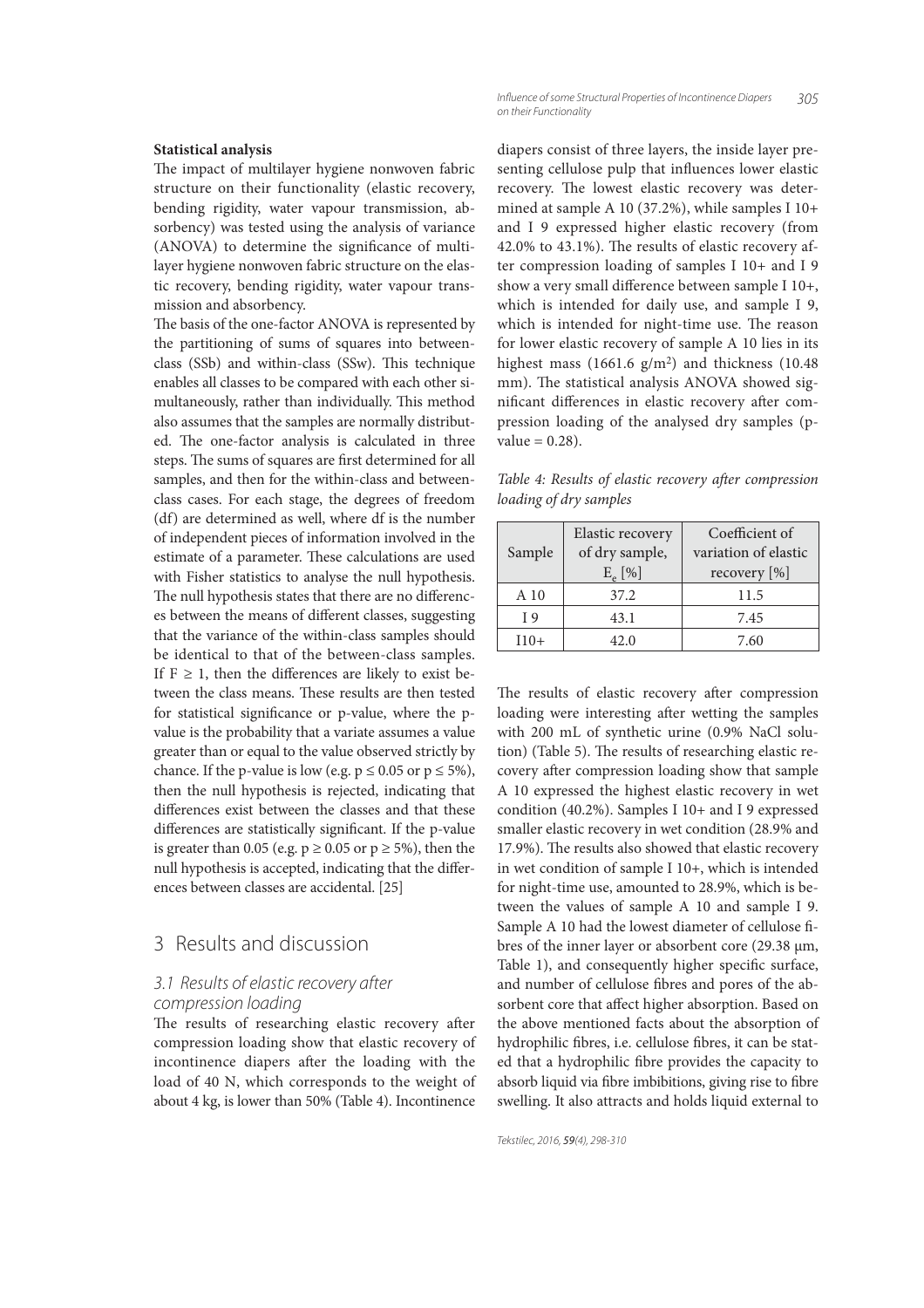the fibre, in the capillaries and structure voids. Higher absorption increases the mass and thickness of sample A 10. Elastic recovery after compression loading of an incontinence diaper in wet condition increases as well. The statistical analysis ANOVA showed significant differences in the elastic recovery after compression loading of the analysed wet samples ( $p$ -value = 0.74).

Table 5: Results of elastic recovery after compression loading of wet samples

| Sample | Elastic recovery<br>of the wet<br>sample, $E_e$ [%] | Coefficient of<br>variation of elastic<br>recovery $[\%]$ |
|--------|-----------------------------------------------------|-----------------------------------------------------------|
| A 10   | 40.2                                                | 11.3                                                      |
| T 9    | 17.9                                                | 13.6                                                      |
| $110+$ | 28.9                                                | 14.8                                                      |

# *3.2 Results of bending rigidity*

The results of bending rigidity of the analysed incontinence diapers are in close connection with the mass and thickness of the samples specified in Table 1. Sample A 10 with the highest mass  $(1661.6 \text{ g/m}^2)$ and thickness (10.48 mm) expressed also the highest bending rigidity (23587.04  $\mu$ N · m). The bending rigidity of sample A 10 was by about 50% higher than the bending rigidity of samples I 10+ and I 9, which have lower mass and thickness (Table 6). The incontinence diaper with the highest bending rigidity expressed lower flexibility to the movements of the body while wearing the diaper. Sample I 10+, which is intended for night-time use, expressed due to higher thickness than sample I 9 (intended for daily use) also higher bending rigidity than sample I 9. The statistical analysis ANOVA showed significant differences in bending rigidity of the analysed samples (p-value  $= 0.49$ ).

| Sample | Bending rigidity of<br>analysed samples,<br>$G[\mu N \cdot m]$ | Coefficient of<br>variation of<br>bending<br>rigidity [%] |
|--------|----------------------------------------------------------------|-----------------------------------------------------------|
| A 10   | 23587.04                                                       | 1.11                                                      |
| T 9    | 10836.63                                                       | 1.50                                                      |
| $110+$ | 12776.91                                                       | 3.50                                                      |

*306 Infl uence of some Structural Properties of Incontinence Diapers on their Functionality*

#### *3.3 Results of water vapour transmission (WVT)*

The water vapour transmission of the analysed incontinence diapers was moving at around 30  $g/m^2 \cdot h$ . This means that 30 mL of water vapour passes in one hour from the skin surface through one square meter (1 m<sup>2</sup> ) surface of an incontinence diaper to the environment. Incontinence diapers consist of three layers, the inner layer presenting the absorptive core from cellulose pulp and super absorber polymer (SAP) that also absorbs water vapour. That is the reason for a low value (30  $g/m^2 \cdot h$ ) of water vapour which passes through the incontinence diaper surface.

The highest water vapour transmission was determined at sample A 10, which had the highest mass  $(1661.6 \text{ g/m}^2)$  and thickness  $(10.48 \text{ mm})$ , and the smallest diameter of cellulose fibres in cellulose pulp (29.4  $\mu$ m) and PP fibres in the first (upper) layer (16.8 µm). Sample A 10 had the highest number of pores in the upper layer (681 pores, with the average diameter of 125.29  $\mu$ m) (Table 7). At samples I 10+ and I 9, the diameter was larger in cellulose fibres in the cellulose pulp (around  $35 \mu m$ ) and PP fibres in the first (upper) layer (around  $18 \mu m$ ), as was larger the average diameter of pores in the upper layer (from 158.97 to 219.06 µm), whereas the number of pores was smaller (512 to 530 pores). The lowest diameter in cellulose fibres in the cellulose pulp (29.4) µm) and in PP fibres in the upper (top sheet) layer of the thickest incontinence diaper influenced the highest number of pores (around 45%) with the average diameter of 125.29  $\mu$ m at sample A 10. The latter increased the water vapour transmission of sample A 10 (30.3  $g/m^2$ -h). Sample I 10 + for night-time use had almost the same water vapour transmission as sample I 9, which is intended for daily use.

Table 7: Water vapour transmission of samples

| Sample | Water vapour<br>transmission,<br>$WVT [g/m^2-h]$ | Coefficient of<br>variation of water<br>vapour<br>transmission [%] |
|--------|--------------------------------------------------|--------------------------------------------------------------------|
| A 10   | 30.3                                             | 7.2.                                                               |
| I 9    | 26.5                                             | 8.9                                                                |
| I10+   | 25.8                                             | 9.5                                                                |

The statistical analysis ANOVA showed significant differences in the water vapour transmission of the analysed samples ( $p$ -value = 0.38).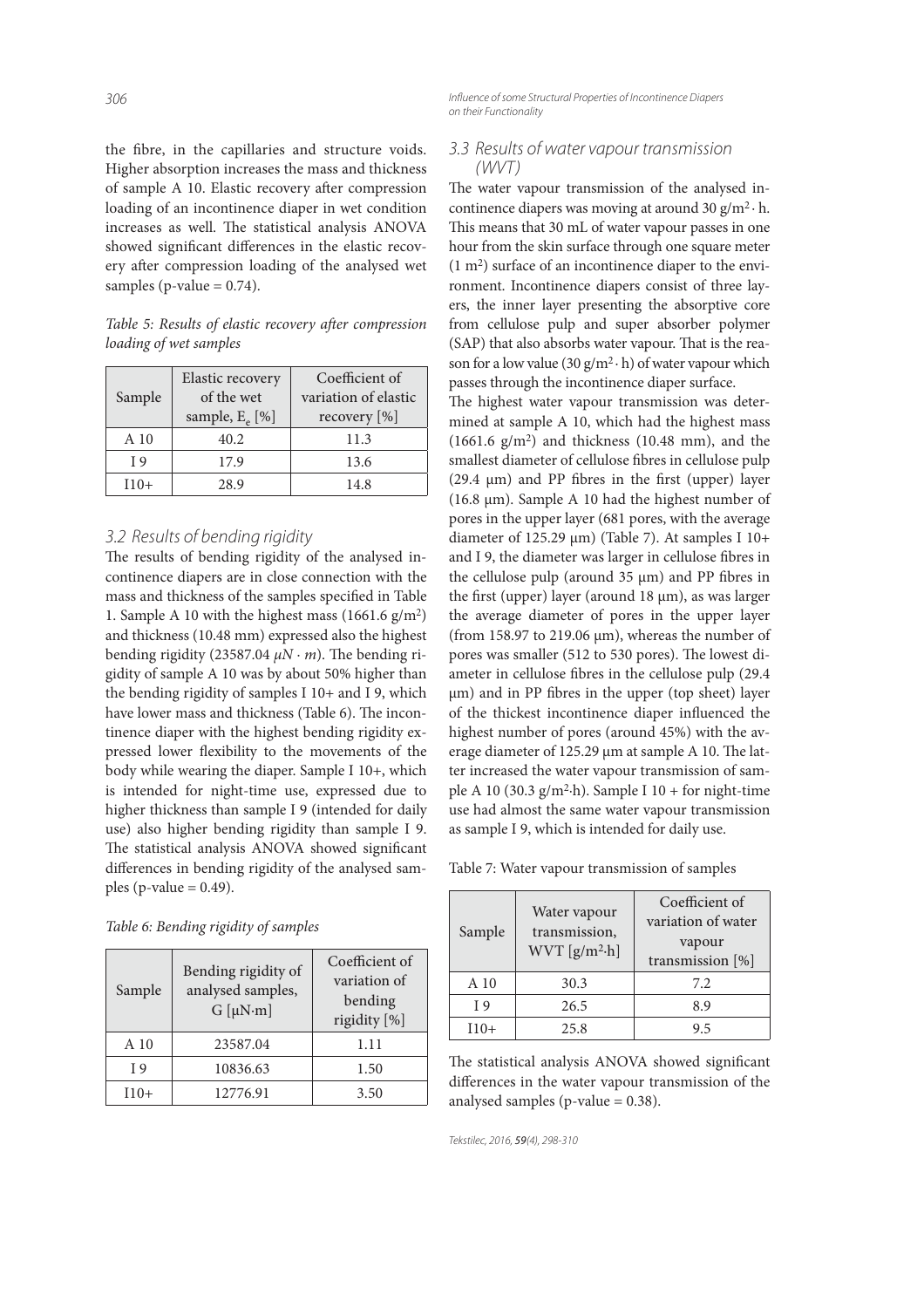The results of absorbency time of 5 mL of synthetic urine (MDS method, part 2) of the analysed incontinence diapers show that all samples had very short absorbency time required for the absorption of 5 mL of synthetic urine. The absorption time for all analysed samples was one second, which means that all incontinence diapers absorbed 5 mL of synthetic urine in only one second.

Absorbency according to the method MDS, part 3 was determined with the absorption of synthetic urine by filter paper on a sample in wet condition (poured with 10 mL of synthetic urine), which was loaded with the weight of 4 kg. The wetted filter paper was weighed and the absorbency of water on the filter paper surface was determined.

The highest absorption of filter paper was determined at sample A 10 (3.9%) which had the highest mass (1661.6 g/m<sup>2</sup> ), thickness (10.48 mm) and the lowest diameter of cellulose fibres in the cellulose pulp (29.4 µm) and the lowest average diameter of pores (125.29 µm). Sample A 10 had the highest number of pores in the cross-sectional area of the sample (681 pores) with the smallest average diameter (125.29  $\mu$ m). Higher absorbency on the filter paper of sample A 10 surface means lower absorbency in the inner part (absorbent core) of the incontinence diaper and a higher volume of synthetic urine on the surface of the incontinence diaper. The absorbency of the filter paper of samples I  $10+$  and I 9 in the wet condition was 3.2%, i.e. by 20% lower than the absorbency of the filter paper of sample A 10 in wet condition.

While wearing an incontinence diaper, it is very important that the person retains the dry feeling, meaning that samples I 10+ and I 9, which expressed lower absorbency on the filter paper surface, had by about 20% dryer upper layer which is in contact with the skin during wearing, than sample A 10 (Table 8) and in this way proved better. Sample A 10 also had the smallest diameter of cellulose fibres in the inner layer or absorbent core (29.38  $\mu$ m), and consequently higher specific surface and number of cellulose fibres as well as the number of pores (681 pores) in the absorbent core, causing higher absorption of the diaper. Based on the above mentioned facts about the absorption of hydrophilic fibres, higher absorbency of the filter paper on the surface of such a sample is expected. The statistical analysis ANOVA showed significant differences in the absorbency of filter paper between samples I 9, I 10+ and A 10 (p-value =  $0.50$ ).

| Table 8: Filter paper absorbency on incontinence dia- |  |
|-------------------------------------------------------|--|
| per surface (MDS method, part 3)                      |  |

| Sample | Absorbency of<br>filter paper<br>(below 4 kg), A<br>$\lceil \frac{9}{6} \rceil$ | Coefficient of<br>variation of<br>absorbency of<br>filter paper [%] |
|--------|---------------------------------------------------------------------------------|---------------------------------------------------------------------|
| A 10   | 3.9                                                                             | 0.81                                                                |
| T 9    | 3.2                                                                             | 0.32                                                                |
| $110+$ | 3.2                                                                             | 0.15                                                                |

# *3.5 Results of absorbency according to ISO 11948 (Rothwell method)*

The results of absorbency by the Rothwell method, which is based on the total absorbency with the immersion of the incontinence diaper into a synthetic urine solution (0.9% NaCl solution) for 30 minutes, show the highest absorbency at sample A 10 (492.5%). Sample A 10 absorbed 5 times its weight of synthetic urine. The absorbency of sample I 10+ amounted to 486.4%, while sample I 9 had the lowest absorbency (377.7%).

Sample A 10 had the highest absorbency (492.5%) due to its highest mass (1661.6 g/m<sup>2</sup>), thickness  $(10.48 \text{ mm})$  and the lowest diameter of cellulose fibres in the cellulose pulp  $(29.4 \,\mu m)$ , and consequently the highest number of pores (681 pores, average diameter  $125.29 \text{ }\mu\text{m}$ ) in the cross-sectional area. The sample with the lowest absorbency, i.e. sample I 9  $(377.7%)$ , had the mass of 939.0 g/m<sup>2</sup> and thickness of 8.12 mm, and the highest diameter of cellulose fibres in the cellulose pulp (35.8 µm). Sample I 9 is intended for daily use. The average pore diameter of sample I 9 was 158.97 µm; therefore, the main reason for lower absorbency lies in the smaller number of pores (512 pores with the diameter 158.97 µm) in the cross-sectional area of sample I 9. The mass and thickness of sample I 10+ were 640.6  $g/m^2$  and 8.63 mm. The diameter of cellulose fibres in the cellulose pulp was 33.3 µm. Sample I 10+ included 530 pores with the diameter 219.06  $\mu$ m. The absorbency of sample I 10+ equalled 477.4 %, mainly due to cellulose pulp fibres being thinner than at sample I 9 (Table 9). Sample I  $10 +$  is intended for night-time use. The absorbency of analysed incontinence diapers depends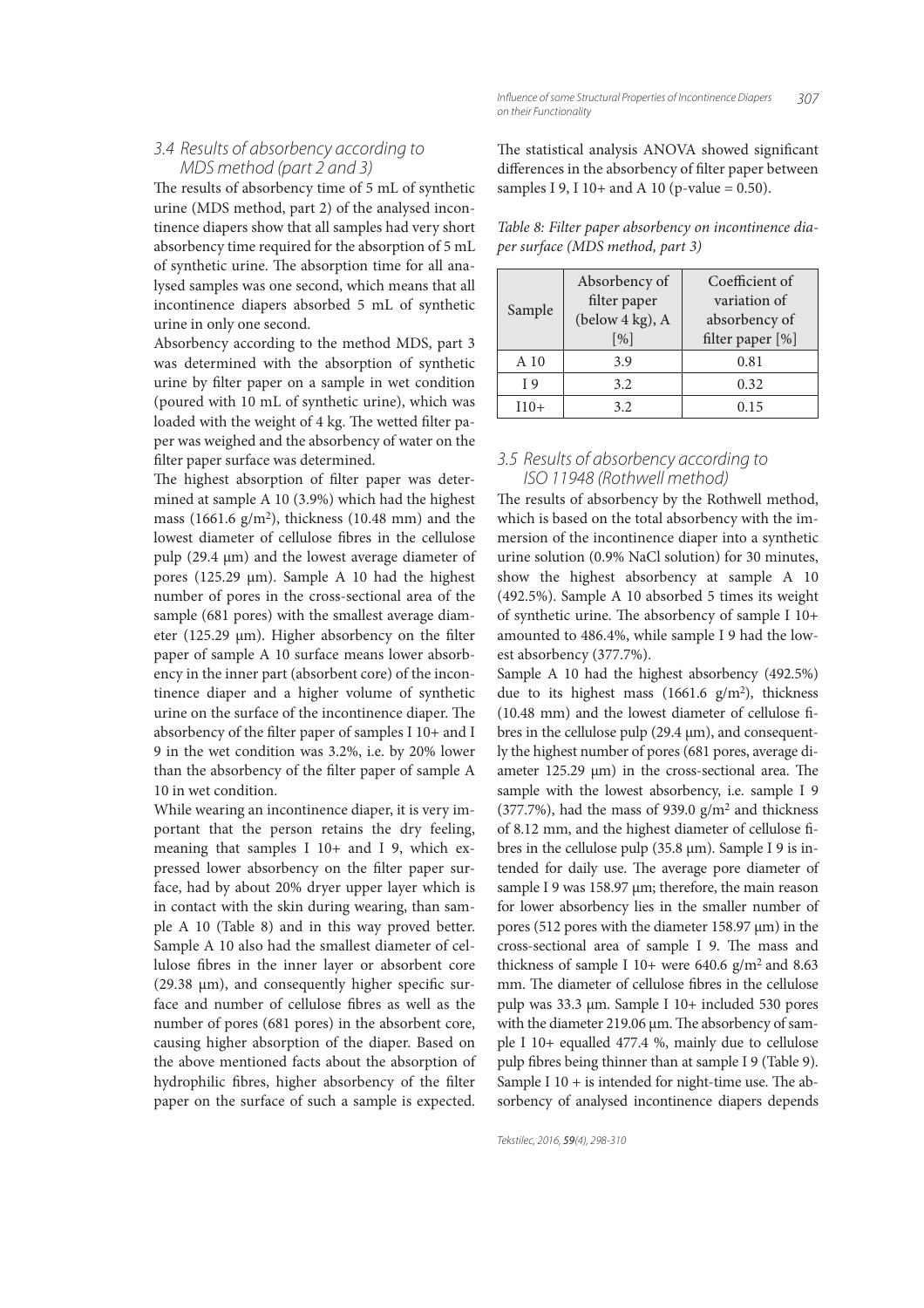on the quantity of super absorber polymer (SAP) in the inner part of the diaper, which was impossible to weigh. It is expected that a thicker sample (e.g. sample A 10) can have a higher quantity of the super absorber polymer incorporated into its inner part (i.e. absorbent core).

The statistical analysis ANOVA showed significant differences in the absorbency (Rothwell method) of the analysed samples ( $p$ -value = 0.46).

Table 9: Absorbency of incontinence diaper according to ISO 11948 (Rothwell method)

| Sample | Absorbency<br>(Rothwell<br>method), A [%] | Coefficient of<br>variation of<br>absorbency<br>(Rothwell<br>method) [%] |
|--------|-------------------------------------------|--------------------------------------------------------------------------|
| A 10   | 492.5                                     | 0.61                                                                     |
| T 9    | 377.7                                     | 0.65                                                                     |
| $110+$ | 486 4                                     | በ 63                                                                     |

# 4 Conclusion

From the research on the functionality (elastic recovery after compression loading, water vapour transmission, absorbency) of incontinence diapers from two different producers, the following conclusions can be drawn:

- The structure properties of incontinence diapers, e.g. mass, thickness, diameter of cellulose fibres in the pulp influence the elastic recovery after compression loading. Thicker incontinence diapers expressed a very low value of elastic recovery ranging from 37 to 43%. On the other hand, in wet condition, thicker incontinence diapers with thinner cellulose pulp fibres expressed the highest elastic recovery after compression loading (40.2%).
- The mass and thickness of incontinence diapers increased the bending rigidity and consequently lowered the flexibility (comfort) of diapers during wear.
- Water vapour transmission of incontinence diapers depends mainly on the diameter of cellulose fibres in the cellulose pulp in the absorptive core that presents about 64% of the total mass of incontinence diapers.
- Water vapour transmission of analysed incontinence diapers was moving from 25.8 to 30.3  $g/m^2 \cdot h$

and was the highest at sample A 10. The main reason for that lies in the smallest diameter of cellulose pulp fibres, the highest mass and thickness, and consequently the highest number of pores at sample A 10.

- The absorbency of incontinence diapers depends on the mass and thickness of the diaper and the quantity of the super absorber polymer (SAP) in the absorptive core. Sample A 10 with the highest absorbency (492.5%) also had the highest mass  $(1661.6 \text{ g/m}^2)$  and thickness  $(10.48 \text{ mm})$ , as well as the lowest diameter of cellulose fibres in the cellulose pulp  $(29.4 \mu m)$  of the absorptive core. The above-mentioned facts are the reason for the highest number of pores (681 pores) at sample A 10 that increased the absorbency of the incontinence diaper.
- The absorbency of the filter paper on the surface of the incontinence diaper was also the highest at sample A 10. At incontinence diapers with thicker cellulose pulp (absorptive core) with thinner cellulose fibres expressed higher filter paper absorbency, mainly due to the increasing length of the swollen cellulose fibres in the cellulose pulp. The latter also implies uncomfortable feeling while wearing the incontinence diaper A 10, while samples I 9 and I 10+ boasted of by about 20% dryer surface of the PP-spunbond first layer.

From the conclusions drawn above, it is clear that apart from the incontinence diaper mass and thickness, which are very important in the absorbency of the diaper, the diameter of cellulose fibres and the diameter of pores of the absorptive core, which represents about 64% of the mass of an incontinence diaper, are of the essence as well. Thinner cellulose fibres in the pulp have larger specific surface and ensure a larger number of cellulose fibres in the pulp and a larger number of pores between the fibres, which consequently leads to better absorbency. On the other hand, the thicker absorptive cellulose core increases in its volume in wet condition and the hydrophilic cellulose fibres increase in length and affect the first PP-spunbond layer wetting and consequently cause an uncomfortable feeling while wearing an incontinence diaper. Moreover, the absorbency of analysed incontinence diapers depends on the quantity of the super absorber polymer (SAP) in the inner part of the diaper, which was not investigated in the presented research.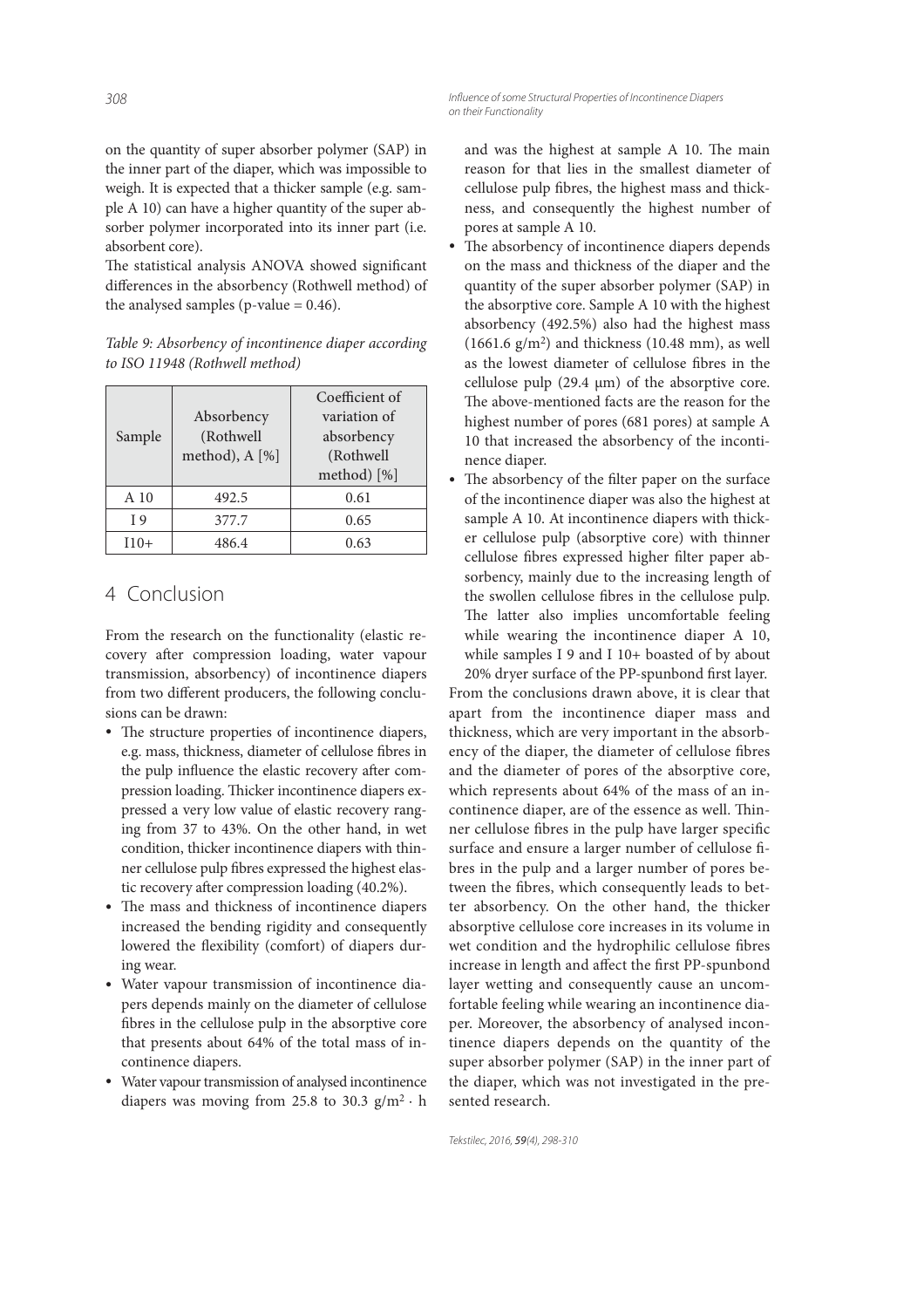It is expected that the thicker sample (i.e. sample A 10) had a larger quantity of the super absorber polymer incorporated into its inner part (absorbent core). Besides the absorbency of the incontinence diaper, the dryness of the first PP-spunbond layer is very important for the person using the incontinence diaper. From that point of view, samples I 9 and I 10+ that have by about 20% dryer first PP-spunbond layer than sample A 10 are more suitable for use. With the research, the elastic recovery after compression loading, water vapour transmission, absorbency, bending rigidity and pore size of incontinence diapers, which are designed for heavy (samples A 10 and I 10+) and regular (sample I 9) urinary and faecal incontinence, were analysed and compared. Furthermore, the absorbency of the analysed incontinence diapers depends on the quantity of the super absorber polymer (SAP) in the inner part of the diaper, which was not investigated in the presented research.

#### Acknowledgements

The authors gratefully acknowledge the company specialised in the sale of medical, laboratory and pharmaceutical products, Sanolabor, d. d., which supported the study with the samples which were examined in the context of experimental work.

# References

- 1. SHUMAKER, Sally A., WYMAN, J. F., UEBER-SAX, J. S, McCLISH, D., FANTL, J. A. Healthrelated quality of life measures for women with urinary incontinence: the incontinence impact questionnaire and the urogenital distress inventory. Quality of Life Research, 1994, **3**(5), 291– 306, doi: 10.1007/bf00451721.
- 2. LEACH, Gary E., DMOCHOWSKI, Roger R., APPELL, Rodney, BLAIVAS, Jerry G., HADLEY, H. Roger, LUBER, Karl M., MOSTWIN, Jacek L., O'DONNELL, Pat D., ROEHRBORN, Claus G. Female stress urinary incontinence clinical guidelines panel summary report on surgical management of female stress urinary incontinence. The Journal of urology, 1997, 158(3), 875– 880, doi: 10.1097/00005392-199709000- 00054.
- 3. HUNSKAAR, Steinar, BURGIO, Kathryn, DIO-KNO, Ananias, HERZOG, A. Regula, HJÄL-MÅS, Kelm, LAPITAN, Marie Carmela. Epide-

miology and natural history of urinary incontinence in women. Urology, 2003, **62(**4),16–23, doi: 10.1016/s0090-4295(03)00755-6.

- 4. COTTENDEN, A. Management Using Continence products [online]. International Continence Society, 2008, 1519–1642 [accessed 1. 10. 2016]. Available on World Wide Web: <http:// www.ics.org/publications/ici\_4/files-book/ comite-20.pdf>.
- 5. European Disposables and Nonwovens organisation [online], 2015, [accessed 1. 10. 2016]. Available on World Wide Web: <http://www. edana.org/docs/default-source/default-document-library/fact-sheet-incontinence-products. pdf?sfvrsn=2>.
- 6. RUSSELL, Stephen, J. Handbook of nonwovens. Woodhead Publishing, Cambridge, 2006, 16– 329.
- 7. AJMERI, C. AJMERI, Joshi. Nonwoven materials and technologies for medical applications. In Handbook of medical textiles. 1st Edition. Edited by V. Bartels. Cambridge : Woodhead Publishing, 2011, 106–126.
- 8. DAS, Dipayan, POURDEYHIMI, Behnam. Composite nonwoven materials. 1<sup>st</sup> Edition. Structure, properties and applications. Cambridge : Woodhead Publishing, 2014, 74–87.
- 9. DAS, Dipayan, RENGASAMY, R. S., KUMAR, Mritunjay. Liquid sorption behavior of superabsorbent fiber based nonwoven media. Fibers and Polymers, 2013, **14**(7), 1165–1171, doi: 10.1007/ s12221-013-1165-5.
- 10. IRZMANSKA, Emilia, DUTKIEWICZ, Jacek. Preliminary evaluation of airlaid nonwovens with superabsorbent for use in protective footwear: tests involving a thermal foot model and climatic chamber. Fibres and Textiles in Eastern Europe, 2015, **23**(6), 138–142.
- 11. DAS, Dipayan, PRADHAN, Arun Kumar, POURDEYHIMI, Behnam. Dependence of the liquid absorption behaviour of nonwovens on their material and structural characteristics modeling and experiments. Journal of Applied Polymer Science, 2012, **126**(3), 1053–1060, doi: 10.1002/app.36635.
- 12. LI, Yue, CHANG WHAN, Joo. Pore structure and liquid behavior of nonwovens composed of nanosized fibers by conjugate spinning. Journal of Applied Polymer Science, 2012, **126**(2), 252– 259, doi: 10.1002/app.36627.